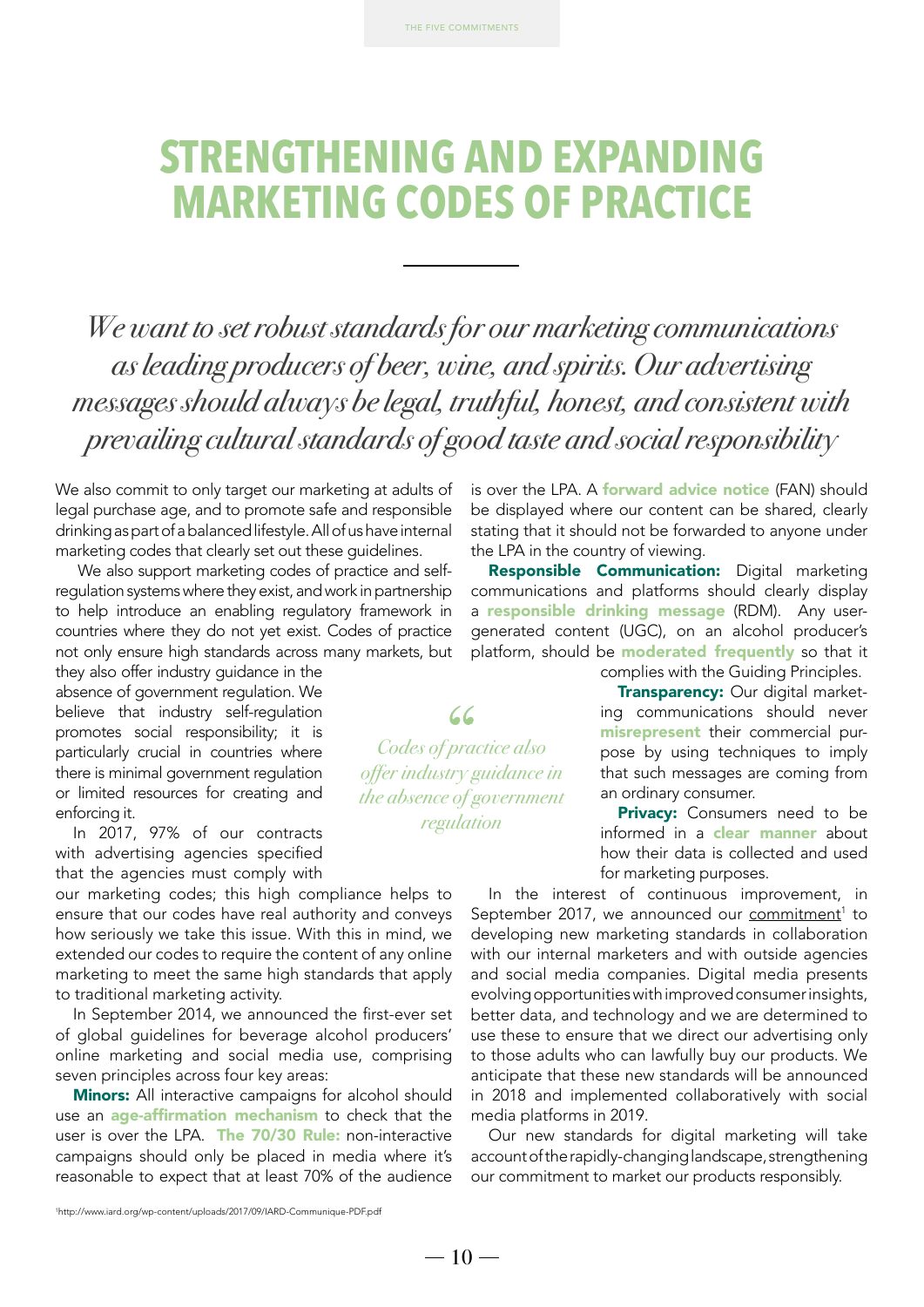

of our digital advertising impressions, in Q4 2015 and Q1 2016, were compliant with our aim to target and reach audiences comprising of at least 70% viewers who are of legal purchase age.

osition across all measured sites where our digital ads appeared was 93% in Q4 2015 and Q1 2016.



of impressions were delivered in age-gated environments where users have confirmed their age; 16% of these impressions in Q4 2015 were bought programmatically, which supported our ability to deliver advertising to LPA-compliant audiences.\*

> 52  $2016$

 $91%$ 

 $97%$ 

54 2017

48 2015

 $88\%$   $85\%$ 

 $68%$ 

# **ACTION 4:** DEVELOPING DIGITAL MARKETING GUIDELINES

We published our Digital Guiding Principles (DGPs) in September 2014.

# **ACTION 5:** INVOLVING THOSE OUTSIDE THE INDUSTRY IN THE SELF-REGULATORY PROCESS

57\*\* 53  $P<sub>L</sub>$ 2014 We established non-industry participation in existing self-regulatory processes in an

average of 53 countries where there was commercial activity, of the countries where we were commercially active between 2014 and 2017.

**ACTION 6:** MAKING RESPONSIBLE MARKETING CODES A CONTRACTUAL OBLIGATION

97% 29%

of our contracts with advertising agencies in 2017 specified that the agencies had to comply with our responsible alcohol advertising codes.

\*"Programmatic buying" is a way of ensuring that advertisers reach only their target demographic. It is an automated process for advertisers to buy media, and for media owners to sell real-time advertising inventory online. The advertiser

The percentage of our contracts with advertising agencies which specified that they had to comply with our responsible alcohol advertising codes increased 29 percentage points from 2013 to 2017.

> sets the parameters for the profile of the audience that they wish to reach: for example, specifying that an alcohol campaign message should only be shown to viewers above the LPA.

> > 11

\*\*The figure for 2014 includes one company's internal processes with independent comparent increased in the social media media media and social media media and social media m<br>and social media media media media media media media media media media media media media media media media med strategies.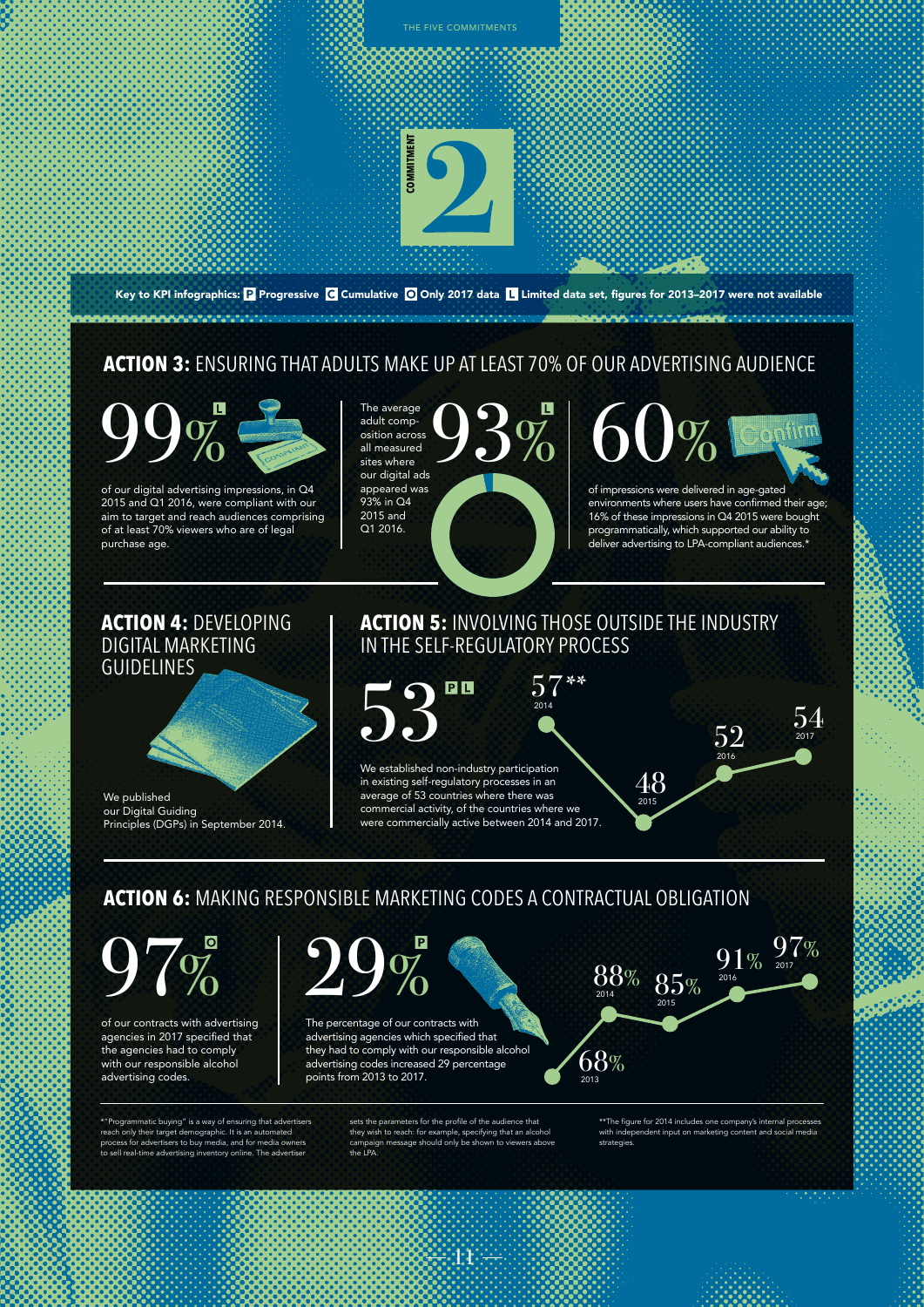# **COMMITMENT 2 IN ACTION**

These selected case studies highlight our varied priorities, actions, and challenges in territories around the world. Our regional and national programs are implemented by individual companies as well as through partnerships.

#### **SETTING STANDARDS:** RESPONSIBLE ALCOHOL MARKETING POLICIES IN CAMBODIA

The Asia Pacific International Wine and Spirits Alliance (APIWSA), together with the Minister of Information Khieu Kanharith, signed the "Cambodia Responsible Alcohol Marketing and Communication Code of Conduct" in February 2017. The code sets out the rules that apply to alcohol marketing and represents a set of common standards supported by major international alcohol producers, such as statements on alcohol strength, harmful drinking, and not targeting those under 18 years old.

The signing of the code was another important step in the ongoing efforts to continue promoting a responsible drinking culture in Cambodia, with APIWSA Director Davide Besana commenting that it communicated "our commitment to promote our brands in a manner that is consistent with domestic and international regulations, as well as our ethics and values. The Code is testament to our pledge to ensure that

advertising and promotion of alcohol beverages in Cambodia is of the highest standard."

*Bacardi, Beam Suntory, Brown-Forman, Diageo, and Pernod Ricard are among the members of APIWSA*





#### **PARTNERSHIP:** SELF-REGULATORY MARKETING GUIDELINES AGREED IN ARGENTINA

In May 2016, the three main trade associations for beer, wine, and spirits producers agreed a set of self-regulatory advertising guidelines. The Argentine Brewers association, the Bodegas of Argentina, and the Argentine Chamber of Spirits (CABE) – formerly, the Argentine Chamber of Distillers (CADIL) – committed to common standards, including ensuring that actors in alcohol advertisements are over 25 years old, and that these commercials will not imply that alcohol is good for health.

CABE representatives commended both producers and importers for their commitment to the corporate social responsibility aspect of their industries and confirmed the association would keep working in partnership to further improve self-regulation.

*Members of the Argentine Brewers include the local operating companies of AB InBev and HEINEKEN, and CABE members include Diageo and Pernod Ricard.*



*We are very happy with the signing of this agreement. The joint effort of industries is very important in terms of communication and this [agreement] confirms it.*

Argentine Brewers president Pablo Querol

 $-12-$